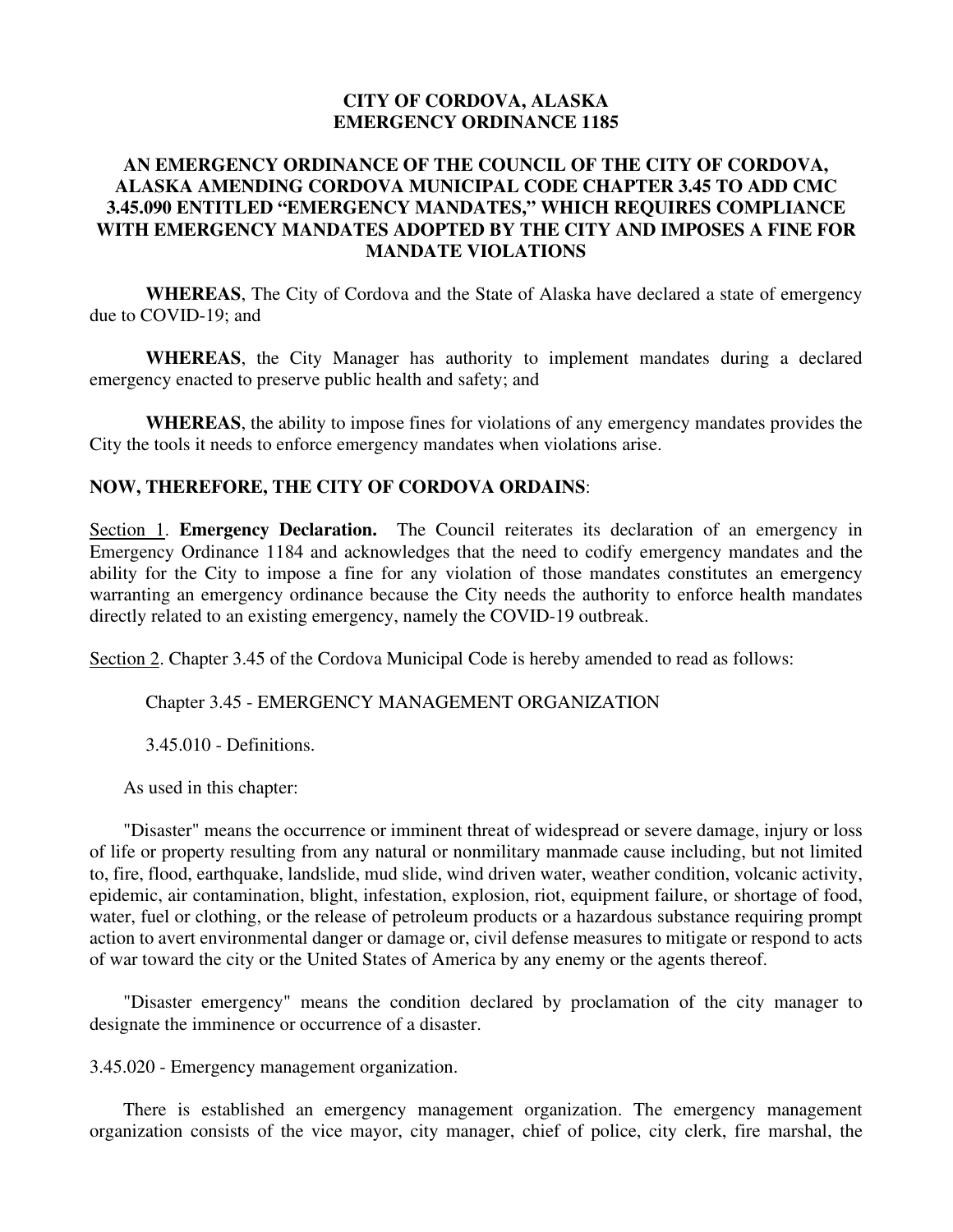chairman of the disaster management team, and others appointed by the mayor and confirmed by the council as necessary. Executive and administrative duties of the emergency management organization are vested in the city manager. The city manager may coordinate and cooperate with the Alaska Division of Homeland Security and Emergency Management for response and relief of unforeseen emergencies and disasters. The city manager may appoint or hire personnel necessary to properly and safely accomplish the purpose of the emergency management organization.

### 3.45.030 - Purpose.

It is the desire of the city to protect and preserve the lives, health, safety, and well-being of the people living in or visiting the city. To this end, the emergency management organization shall be responsible for implementing the approved emergency operations plan and shall be the liaison agency with the Alaska Division of Homeland Security and Emergency Management.

## 3.45.040 - Emergency operations plan.

There shall be an emergency operations plan developed jointly with the Alaska Division of Homeland Security and Emergency Management which shall be adopted by ordinance. Major revisions of the plan may be amended by resolution with notification to the Alaska Division of Homeland Security and Emergency Management.

## 3.45.050 - Interjurisdictional agreements.

The city manager may, with council approval, enter into interjurisdictional agreements with other political subdivisions and the Alaska Division of Homeland Security and Emergency Management, for mutual aid in response to and recovery from disaster emergencies.

# 3.45.060 - Declaration of disaster emergency.

A local disaster emergency may only be declared by the mayor or the mayor's designee. If the city council is not in session when a disaster emergency proclamation is issued, a special session of the council will be requested to ratify the actions taken under this chapter as soon as conditions attendant to the emergency permit. A disaster emergency proclamation may not be continued or renewed for a period in excess of seven days, except by or with the consent of the city council. Any order or proclamation declaring, continuing or terminating a local disaster emergency shall be given prompt and general publicity, and shall be filed with the city clerk and the Alaska Division of Homeland Security and Emergency Management.

# 3.45.070 - Emergency operations plan—Implementation.

The declaration of a local disaster emergency shall authorize the implementation of the response and recovery aspects of the city emergency operations plan and authorizes the city manager to furnish aid and assistance under such plan.

3.45.080 - Limitation on governmental or private liability.